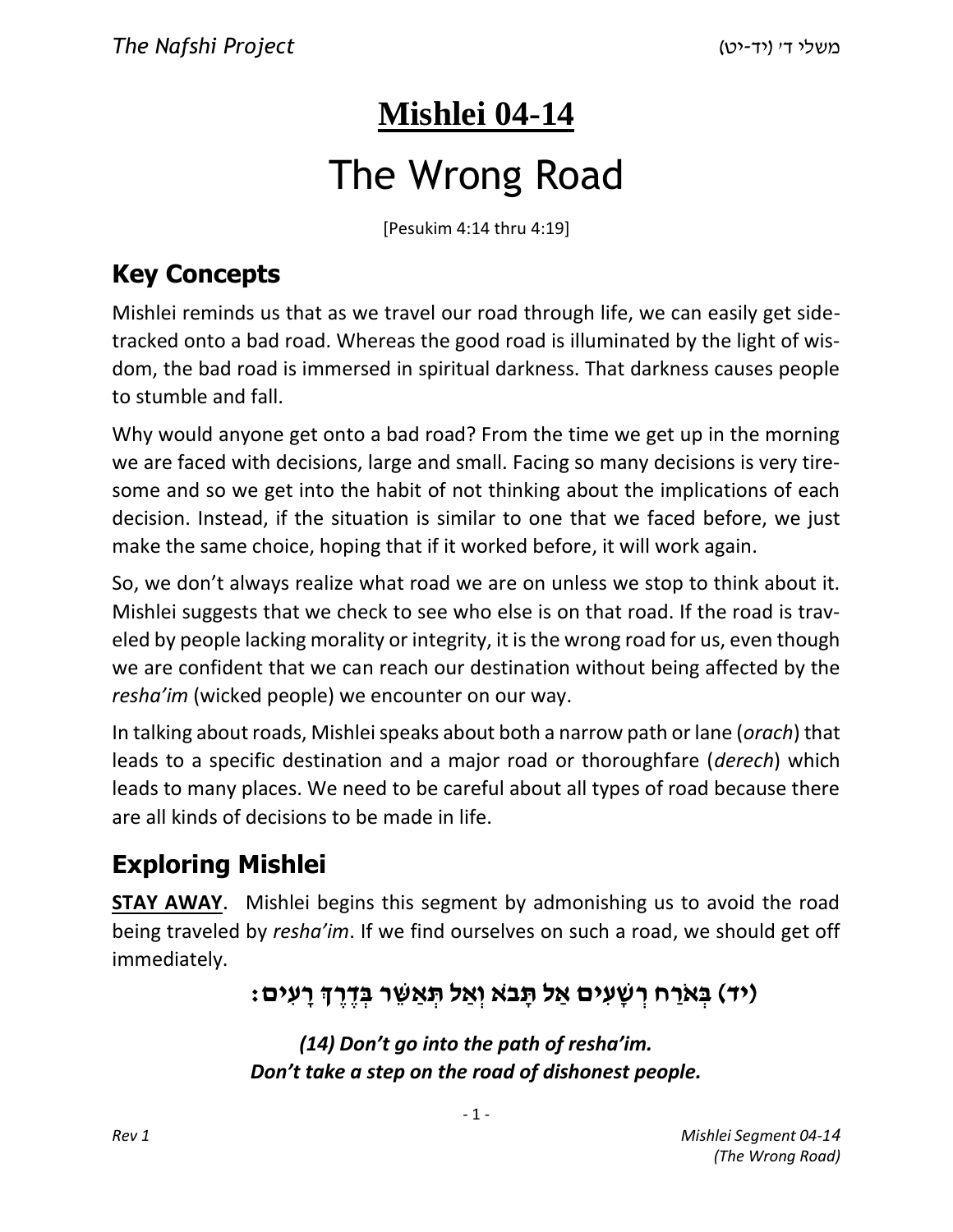## **)טו( פְּ רָ עֵ הוּ, אַ ל תַּ עֲבָ ר בֹּו שְׂ טֵ ה מֵ עָ לָיו וַעֲבֹור:**

#### *(15) Reject their practices. Don't pass by that way. Turn away from it.*

**PATTERNS OF BEHAVIOR.** Mishlei reminds us that the *resha'im* on that road are not just innocent travelers. It is not immediately apparent, but they get their satisfaction through establishing patterns of behavior that are spiritually destructive.

## **)טז( כִּ י ל ֹא יִשְׁ נוּ אִ ם ל ֹא יָרֵ עוּ וְ נִגְ זְ לָה שְׁ נָתָ ם אִ ם ל ֹא יַכְ שִׁ ילוּ:**

*(16) For they can't sleep if they don't practice evil. Their sleep will be robbed if they don't cause others to fail.*

**)יז( כִּ י לָחֲ מוּ לֶחֶ ם רֶ שַׁ ע וְ יֵין חֲ מָ סִ ים יִשְׁ תּוּ:**

#### *(17) For their bread is the bread of wickedness. They drink the wine of violence.*

**CONTRAST.** Mishlei concludes the segment by comparing the road traveled by *tzadikim* to the one traveled by *resha'im*. The first is illuminated with light that keeps getting stronger as the person rises to ever greater levels of spiritual growth. The second is a region of spiritual darkness which drags the unwary traveler further and further down.

## **)יח( וְ אֹרַ ח צַ דִּ יקִ ים כְּ אֹור נֹגַהּ הֹולְֵך וָאֹור עַ ד נְכֹון הַ יֹּום:**

*(18) The path of the righteous is like the radiant light of the sun, growing ever brighter until high noon.*

**)יט( דֶּ רֶ ְך רְ שָׁ עִ ים כָּאֲ פֵלָה ל ֹא יָדְ עוּ בַּ מֶּ ה יִכָּשֵׁ לוּ:**

*(19) The road of the wicked is like the growing darkness. They don't know what is causing them to stumble.*

## **Learning Mishlei**

#### **STAY AWAY.**

Avoid immoral people who have no fear Hashem, even if they seem to behave honorably in human relationships.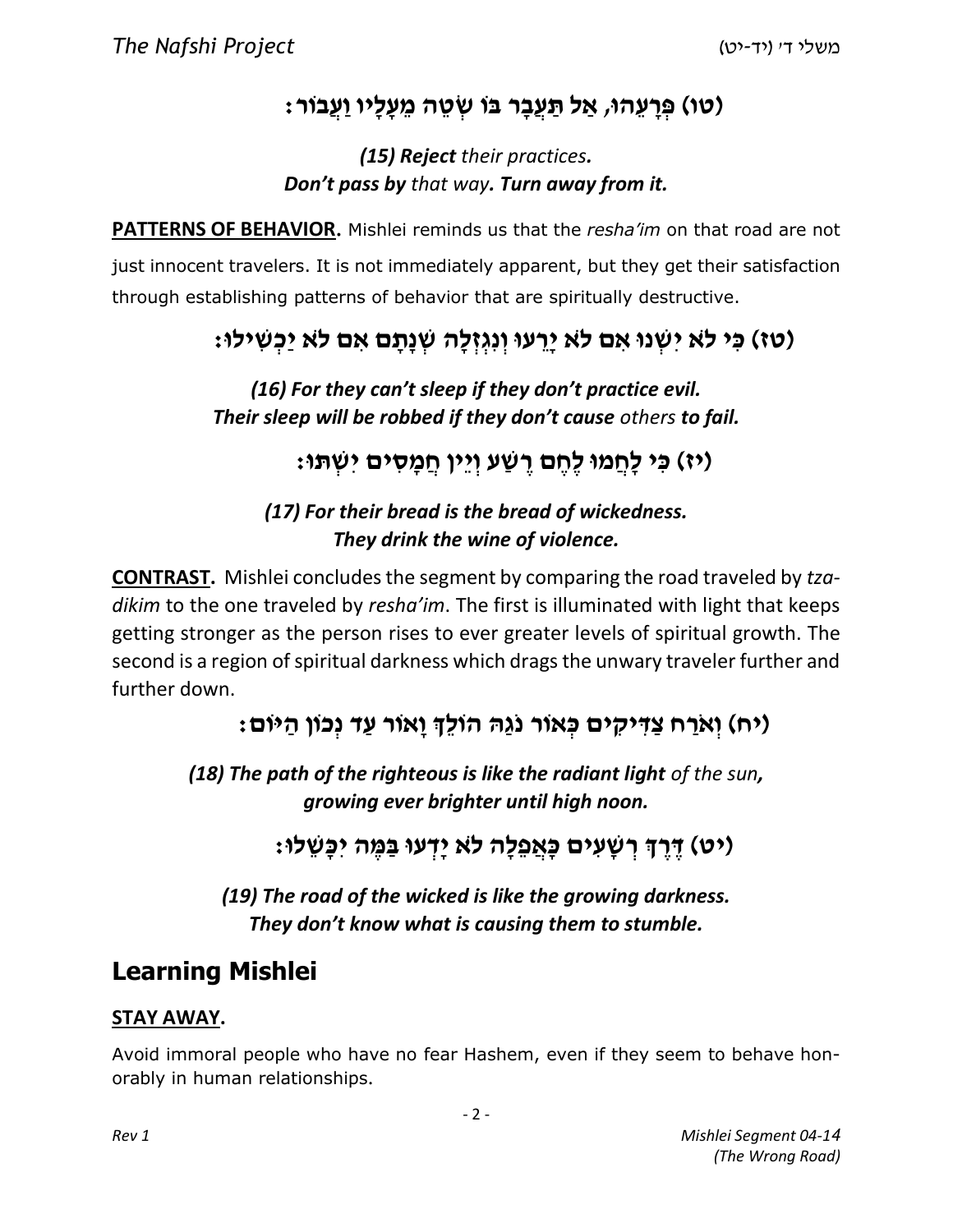## **)יד( בְּ אֹרַ ח רְ שָׁ עִ ים אַ ל תָּ ב ֹא וְ אַ ל תְּ אַ שֵּׁ ר בְּ דֶ רֶ ְך רָ עִ ים:**

**Exigm** בְּאֹרַח רְשַׁעַים אַל תַּבֹא — Don't even go into a limited path with *resha'im* Even if you don't get cheated, you will be influenced by the fundamental immorality in their way of thinking.

#### **Pon't even take a step on the main road — יְאֲל תְּאֲשֶׁר בְּדֶרְךָ** ,**רָ עִ ים** — **people dishonest** with

Although there is much traffic and it seems safe, they are likely to draw you into perverted ways of thinking because they lack basic integrity.

## **)טו( פְּ רָ עֵ הוּ אַ ל תַּ עֲבָ ר בֹּו שְׂ טֵ ה מֵ עָ לָיו וַעֲבֹור:**

It is not enough to resist emulating the sins of evil people. Be proactive and **reject them** — **הוּ ֵע ָר ְפּ**as well as their customs and practices so that you will not be affected by their *middos*. **Bon't pass by that way — אֵל תַעֲבַר בּוֹ** even if it is once in a long while for a specific need. But if you are unable to avoid it completely, .**וַעֲבֹור** — **on pass and-שְׂ טֵ ה מֵ עָ לָיו** — **it from away turn**

#### **PATTERNS OF BEHAVIOR.**

## **)טז( כִּ י ל ֹא יִשְׁ נוּ אִ ם ל ֹא יָרֵ עוּ וְ נִגְ זְ לָה שְׁ נָתָ ם אִ ם ל ֹא יַכְ שִׁ ילוּ:**

It is only after they have committed wrongdoing that they are soothed and are able to sleep.

**A** אִם לֹא יַרֵעוּ — if they don't practice evil **כִּ י ל ֹא יִשְׁ נוּ — sleep t'can** *im'resha* the **For** and so they stay up at night looking for opportunities to initiate trouble. **אִם לֹא יַכְשִׁילוּ — if they don't cause others to fail**<br>in *avodas* Hashem. fheir sleep will be robbed — יְנִגְזְלָה שְׁנָתָּם<br>if they don't cause others to fail — אִ<del>ם</del> לֹא יַכְשִׁילוּ **וְנְגְזְלַה שְׁנַתַּם — Their sleep will be robbed** 

## **)יז( כִּ י לָחֲ מוּ לֶחֶ ם רֶ שַׁ ע וְ יֵין חֲ מָ סִ ים יִשְׁ תּוּ:**

They hunger for evil and are unable to sleep if they have not fulfilled their quota of evil for the day.